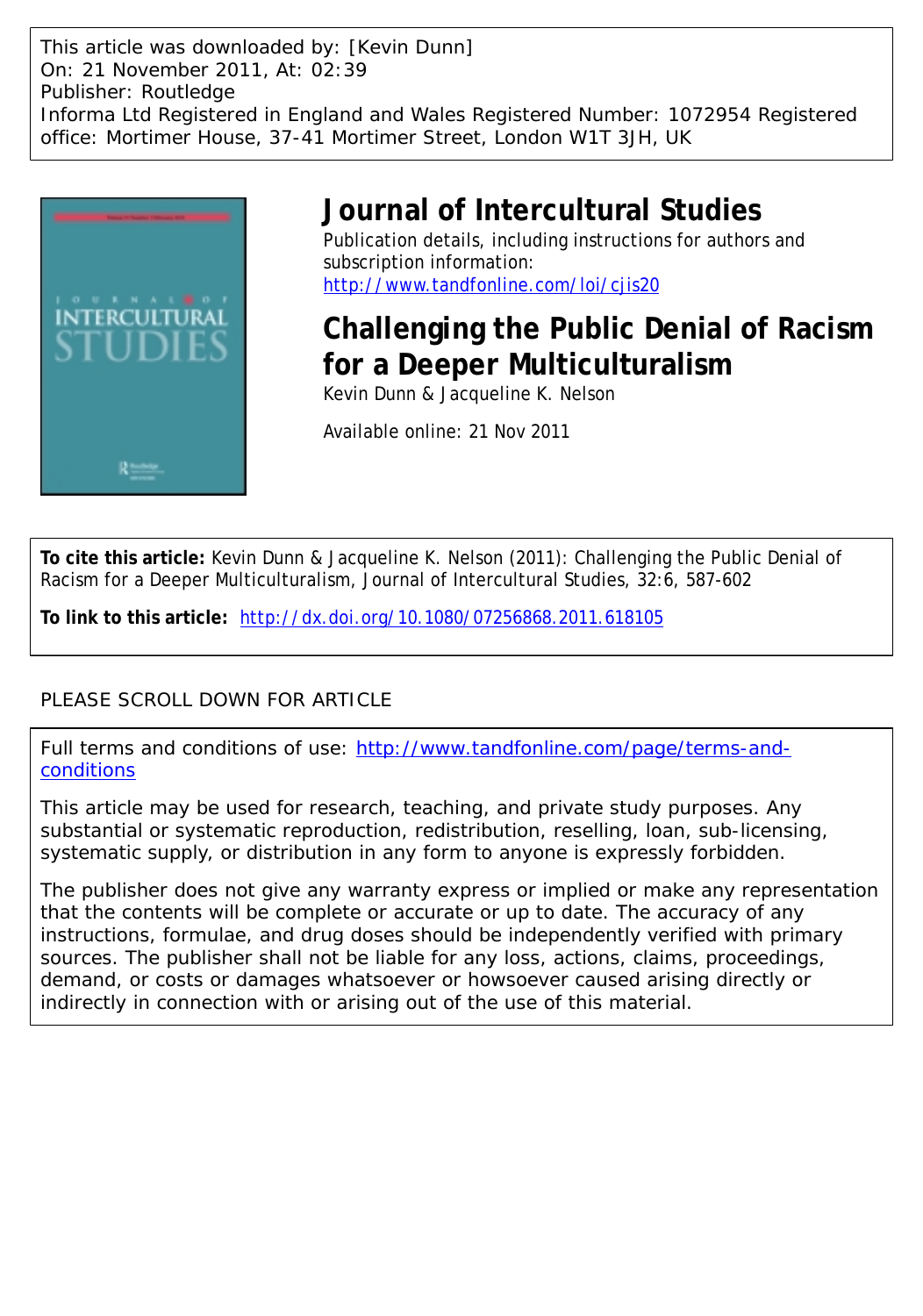# Challenging the Public Denial of Racism for a Deeper Multiculturalism Kevin Dunn & Jacqueline K. Nelson

The further development of Australian multiculturalism must squarely address racism, and a primary step must be the acknowledgement of racism. The Challenging Racism Project (2001-2008) data provide a clear picture of the acknowledgement of racism and of Anglo cultural privilege among Australians. Encouragingly, most Australians recognise that racism is a problem in Australian society. A little under half, however, deny that there is Anglo cultural privilege. Perhaps surprisingly, respondents from non-Anglo-Australian backgrounds, including those born in the Middle East and South Asia, were significantly more likely than those from Anglo backgrounds and Australian-born respondents to deny that racial prejudice exists in Australia. Cultural hierarchies of citizenship regulate the acknowledgement of racism, encouraging denial and deflection, and punishing 'complaint' from those more exposed to racism. The broader social pathology identified by this paper is an unevenness in the sense of citizenship across ethnic groups, and addressing this social weakness must be a macro-level ambition for the further development of Australian multiculturalism.

Keywords: Anglo Privilege; Australia; Belonging; Citizenship; Multiculturalism; Racism; White Privilege

Professor Kevin Dunn (BA, Wollongong; PhD, Newcastle; FNGS) is Professor of Human Geography and Urban Studies, and Head of School of Social Sciences at The University of Western Sydney. His areas of research include the geographies of racism, immigration and settlement, Islam in Australia, and local government and multiculturalism. Recent books include Landscapes: Ways of Imagining the World, and his recent articles are published in Population, Space, Place, Ethnicities, The Australian Geographer, Studia Islamika, Urban Studies, Race and Class and the Journal of Australian Indigenous Issues. He is a Fellow and President of the New South Wales Geographical Society. Correspondence to: Professor Kevin Dunn, Human Geography and Urban Studies, School of Social Sciences, University of Western Sydney, Penrith Campus (Kingswood), Locked Bag 1797, Penrith, NSW 2751, Australia. Email: K.Dunn@uws.edu.au

Jacqueline Nelson (BLibStud, Sydney; MSc, Trinity College) is a PhD candidate in the School of Social Sciences at the University of Western Sydney. Her doctoral work explores place-based anti-racism activity in Australia, and understandings of anti-racism at local and national levels. Her Master's research and research work at the Economic and Social Research Institute in Ireland were both focused on ethnic discrimination in employment. Recent publications are in the areas of bystander anti-racism, and multiculturalism and citizenship.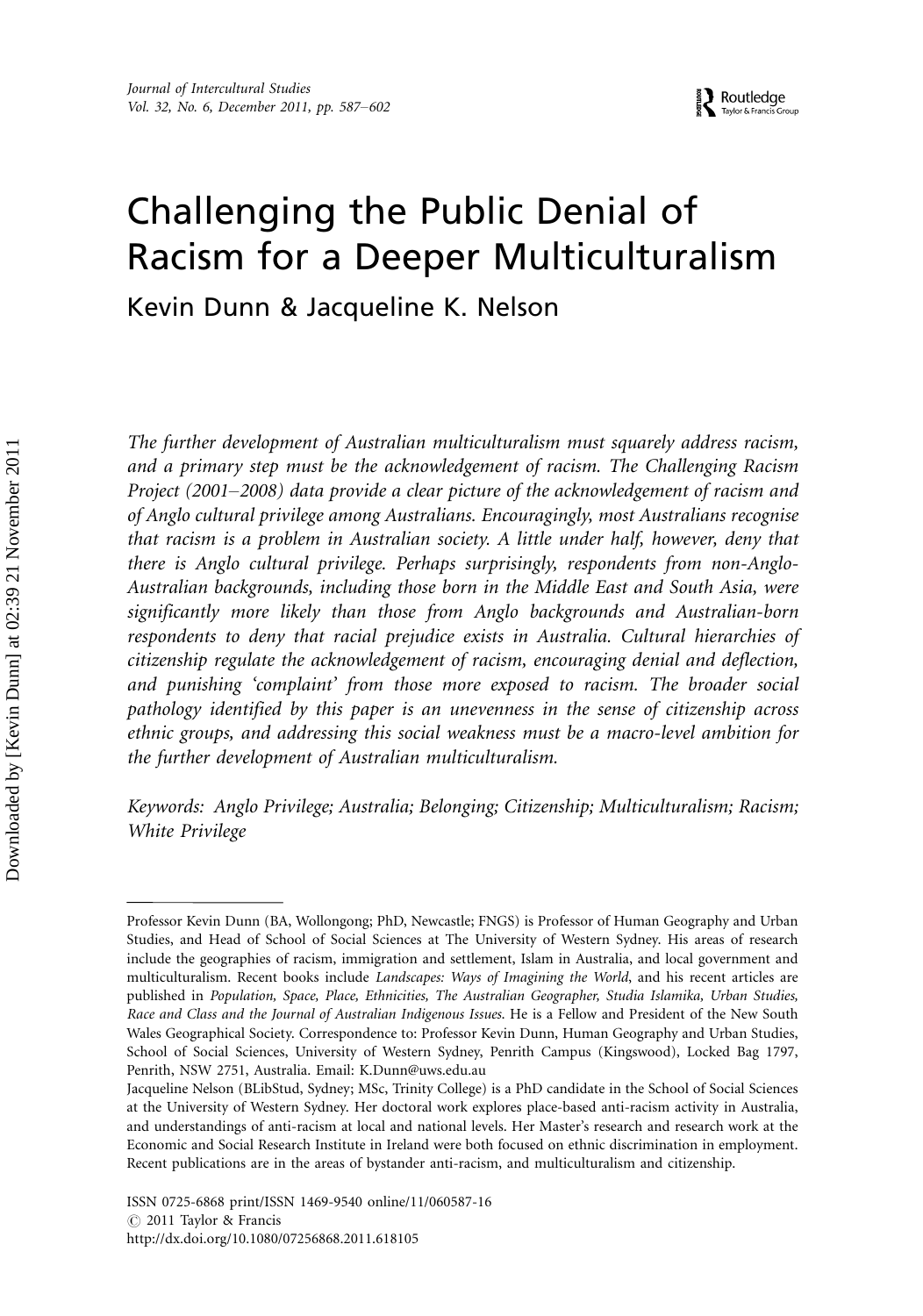## Denial of Racism in Multicultural Australia

A number of authors commenting on settler Western nations have argued for more radical forms of multiculturalism, otherwise described as a ''deeper commitment to a more far-reaching multiculturalism'' (Hage 1998: 26). In general, it is argued that a deeper or more radical multiculturalism needs to more squarely address structural inequality between ethnic groups, including the systemic problem of dominant ethnic groups possessing a privileged relation with, and call upon, state agencies (Castles 2000: 145-146, Anthias and Lloyd 2002, Fleras 2011: 135). Racism is a means for reinforcing division, inequality and exclusion. Oftentimes, proponents of a deeper multiculturalism champion a bolder challenge to racism as a key policy direction. They also advocate a more explicit assuaging of Anglo and White privilege (Vasta and Castles 1996). Research on the experience of racism in Australia has demonstrated that the burden of racism is unevenly distributed across cultural groups (HREOC 1991, Poynting and Noble 2004, Victorian Health Promotion Foundation 2007, Booth et al. 2009, Dunn et al. 2009). Media analyses have consistently shown that ethnic minorities are routinely misrepresented and under-represented in mainstream media (Bell 1993, Goodall et al. 1994, Poynting et al. 2004, Dreher 2010, Nolan et al. this issue). Analyses of minority employment in the public sector, at all levels, show the over-representation of Anglo-Australians and the under-representation of other groups. While people born in non-English-speaking countries constitute 21 per cent of the Australian population in 2006, they constituted only 6 per cent of the Australian Public Service (ABS 2007, Australian Public Service Commission 2010). The evidence for Anglo cultural privilege in Australia is clear, and the above simply highlights three examples.

It would be difficult to claim that multicultural policy has deepened in recent times, with many analysts perceiving a retreat from multiculturalism, some stating that countries like Australia are in a post-multicultural era (see Joppke 2004, Johnson 2007, Jakubowicz 2009, Nicolacopoulos and Vassilacopoulos 2011: 148–149). It has been asserted that these shifts in policy reflect public anxieties about ethnic diversity (Vertovec and Wessendorf 2010), although the empirical evidence for increased public anxiety is at best contradictory (see Forrest and Dunn 2010). Some analysts have responded to the political contexts above by advocating pragmatic, or less ambitious, versions of multiculturalism that aim to manage fears and expand trust (see Lenard 2011). However, while multicultural policy may have become more anxious, or more superficial or assimilative, it may be that everyday cross-ethnic relations are generally positive. Anthropological and geographical inquiry in Australia and the UK has been uncovering strong levels of positive cross-ethnic contact (Stratton 1998, Noble 2009, Wise 2009). Vertovec and Wessendorf (2010) point out that despite a turn away from multiculturalism in political discourse, much of the previously established policy frameworks in European countries remain in place (for now).

In general, most critical analysts agree that multiculturalism must engage explicitly with anti-racism and a broadening of citizenship (Castles 2000:  $145-146$ , Anthias and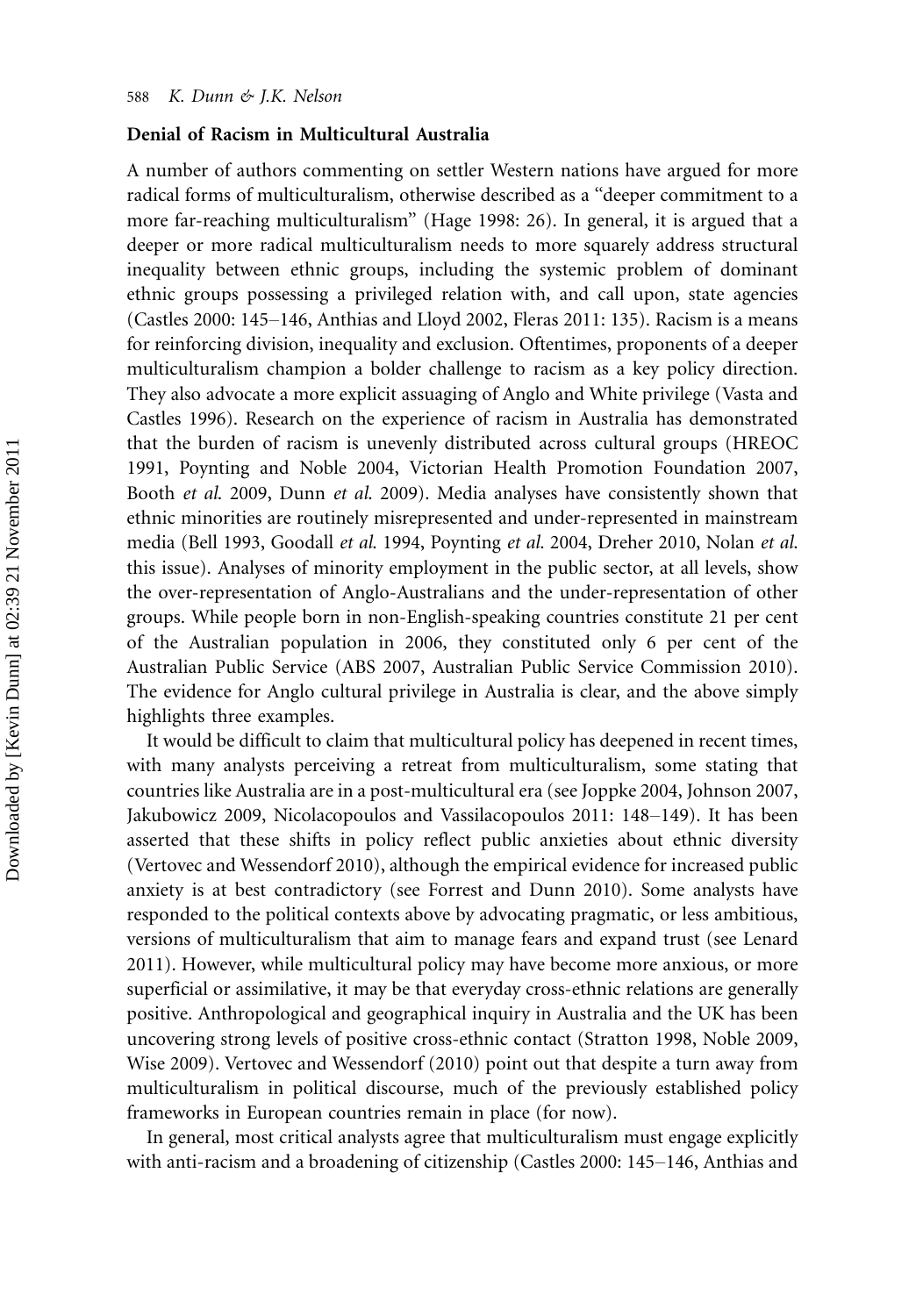Lloyd 2002, Fleras 2011: 135). These require an a priori acknowledgement of racism and cultural privilege. Therefore, a primary and necessary step in the development of a deeper multiculturalism should include the acknowledgement of racism and privilege. As outlined earlier, a core frustration of many advocates of multiculturalism is that much of current multiculturalism policy development evades these issues, and remains focused on celebratory messages about diversity, which are in some way useful but insufficient. A deeper multiculturalism must also include a robust challenge to racism and privilege, and that requires an official acknowledgement of those social pathologies.

Denial of racism is seen as one of the defining aspects of contemporary racism in settler societies like Australia. It has been said that so-called 'new racism' is typified by denial politics, and discourses of deflection and absence (van Dijk 1992: 91, Henry and Tator 2002, Babacan 2008, Kobayashi 2009). Yet Aly  $(2009: 12-13)$  has argued that denial of racism is a historic tendency in Australian politics. That claim was made in reference to the denials by political leaders that racism had played a part in the physical attacks on Indian students studying in Australia (see Singh this issue). Denial was the first choice response of governments to the reports of these racist attacks (Dunn et al. 2011, Jakubowicz and Monani 2011). Aly positioned this political response as the latest ''instance of the deflection or denial at which we have historically been so accomplished'' (2009: 12). This argument would place the denial of racism by governments and the otherwise powerful (e.g. mainstream media) as 'not new' at all. What evidence is there for this historic predilection for denial of racism in Australia? In one sense, the history of the 'White Australia Policy' betrays an overt racism, to which denial is irrelevant. Yet even that policy drew upon the infamous dictation test, in an attempt to avoid more overtly exclusionary racial barriers that would have created offence within the British Empire (Cope et al. 1991, Kamp 2010). The dictation test could be seen as a mechanism of denial and deflection.

There has been other more recent evidence of the denial of racism in Australia. In 1996, the incoming conservative Howard government commissioned the collection of data on the experience of racism and racist attitudes across Australia but later consistently refused to release those findings (Jakubowicz and Monani 2011). One of the most audacious denials of racism was the Howard government's denial of racism at the Cronulla riots in late  $2005$ .<sup>1</sup> Prime Minister John Howard denied that the riots indicated a problem with racism in Australia, asserting that he had a ''more optimistic view of the character of the Australian people'' (Howard quoted on ABC Radio News 2005, Dunn 2009). This denial was mirrored by media representations of the event. Twenty-one of the 115 headlines analysed by Quayle and Sonn (2009: 14) ''related to the denial and mitigation of racism, including: individualising it, blaming it on situational factors and justifying it as inevitable''. Therefore, denial has a pedigree in Australia, and this may not be unusual among settler nations. This historical context provides a sense of the actors and tactics involved in regulating the denial of racism. The rationale, poetics and success of the deflection and disguise has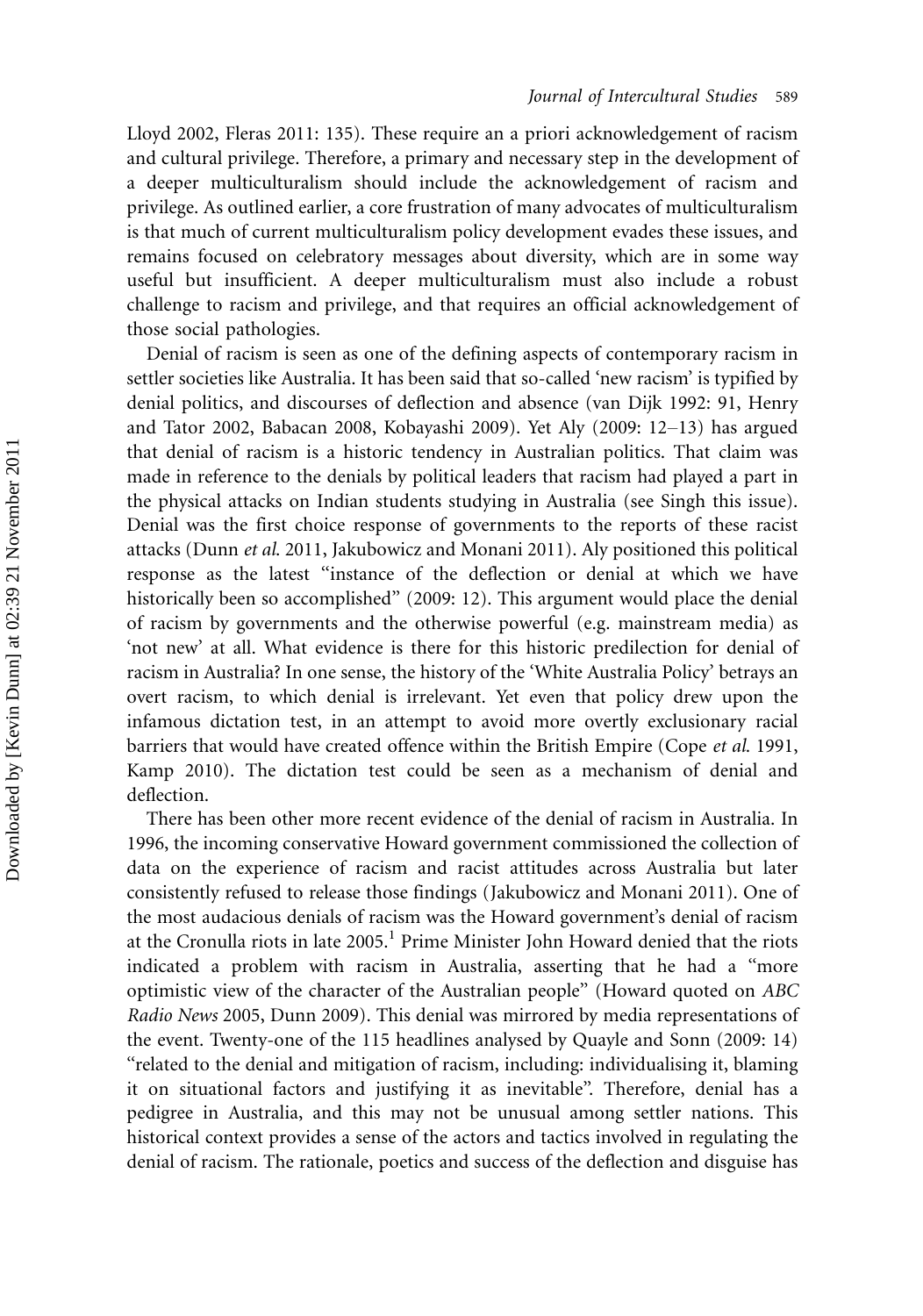altered, indicating the dynamism of denial. A more widespread acknowledgement of racism could offer political impetus for official acknowledgement, and subsequent anti-racism action.

### Ethno-cultural Variations in Denial of Racism

International research on the discourses and rationales for denial of racism is underdeveloped and contradictory. Some research suggests that members of those groups who are the targets of racism will be more likely to acknowledge it. Other research, reviewed below, suggests that there are substantial penalties and personal costs associated with the acknowledgement of racism. The ambiguity of the racism people face and their levels of education will also temper acknowledgement. At a superficial level, it is assumed in the new racism literature that denial serves the purposes of the cultural elite, who are protected from the discomfort of acknowledging cultural privilege (Essed 1991). There is a somewhat simplistic binary suggested here. In the Australian setting, this would suggest that Anglo-Australians possess privilege, and therefore wish to deny racism, while other groups' experiences of racism and cultural unevenness would see them more likely to acknowledge racism. The latter makes a good deal of sense, as Australians from non-Anglo backgrounds (defined here broadly and crudely) are more likely to experience racism (Dunn et al. 2004), and are therefore more likely to acknowledge it. Research on the experiences and attitudes of Indigenous Australians confirms this relationship (Dunn et al. 2010a).

In the immigrant settlement and transnationalism literature, it has been shown that longer established 'immigrant' groups respond with some disdain and cast aspersions on recent arrivals from their own origin countries. The awkwardness and difficulties of the new immigrants are an embarrassment to the longer established cohorts (see Singh this issue). The problems of newcomers are perceived as degrading the citizenship and belonging of those who are longer established (McAuliffe 2008: 7074). There was a sense of this annoyance and intolerance in the Indian-Australian community's initial responses to the difficulties and racism faced by Indian international students on temporary visas in Australia (Singh and Cabraal 2010, Singh this issue). More broadly, it has been asserted that as immigrant groups become established in Australia, and as their senses of citizenship expand and are officially affirmed in popular culture and political discourse, they will begin to exhibit attitudes indistinct from most other established groups. Surveys of workers on Sydney construction sites found statistically significant positive associations between acknowledgement of racism and being Australian born, second or third generation, and of Anglo-Australian background (Dunn et al. 2010b). An Australian study of university students found that, contrary to expectation, Asian students were less likely than Caucasian students to perceive racism after viewing a series of ambiguous roleplaying scenarios (Mellor *et al.* 2001). The authors suggest that "either their general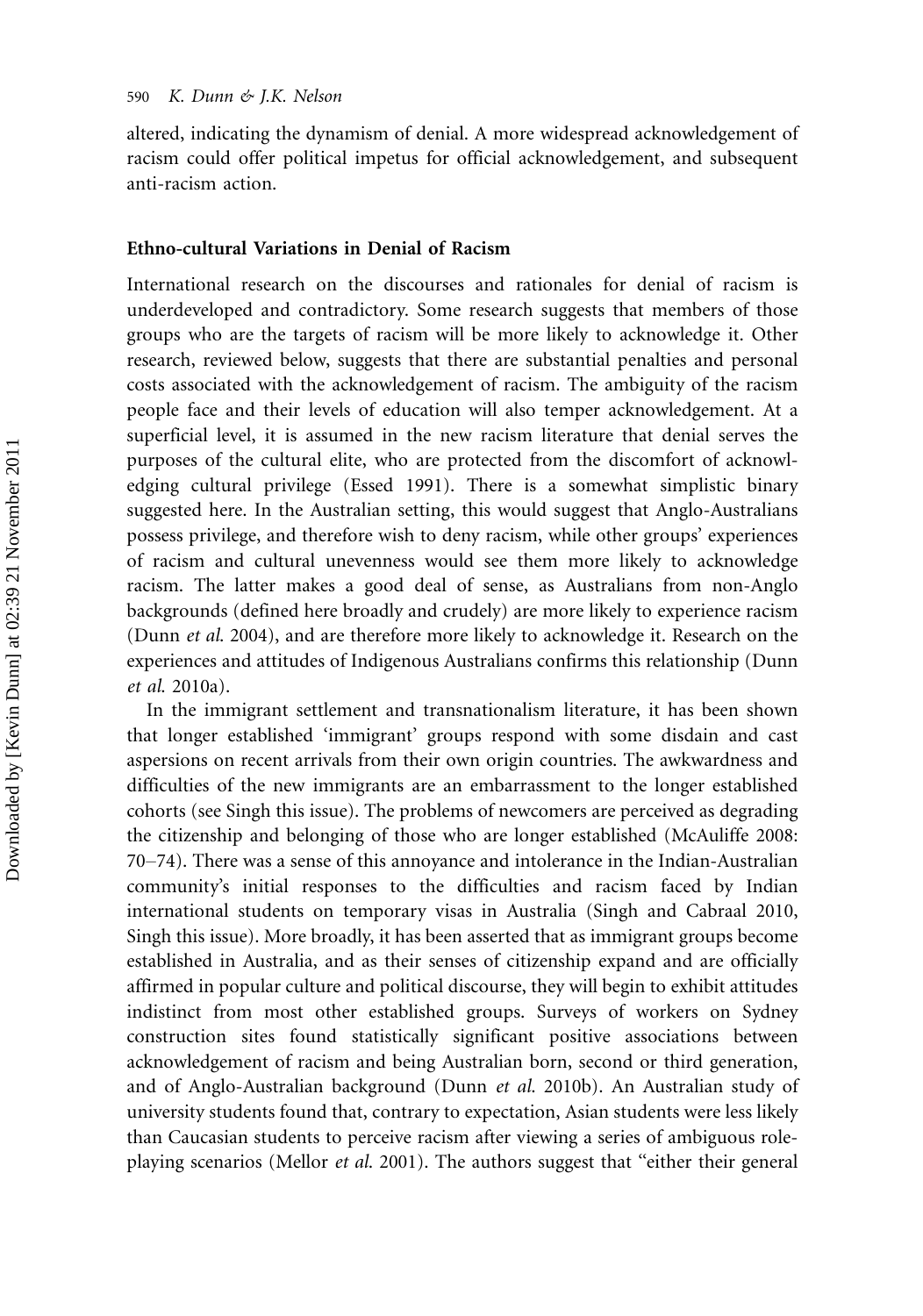knowledge of racism is underdeveloped or alternatively is being suppressed'' (Mellor et al. 2001: 484).

The data in this paper are used to examine the asserted relation between denial/ acknowledgement and immigrant status (born overseas or in Australia). Negative reinforcement of those who report an experience of racism will dissuade them from talking of it again. There may also be a lower sensitivity to racist discourse and behaviour among people who come from less tolerant societies. For example, immigrants from countries that are overall less tolerant to various types of cultural difference may not be able to recognise various 'milder' expressions of racism in Australia or may be tolerant to such incidents. A somewhat related and more strategic genesis for denial is the 'spatial denial discourse', in which racism in Australia is dismissed as being of a lesser frequency or consequence than in other places in the world (Nelson et al. forthcoming).

In addition to our interest in education and acknowledgement of racism and Anglo privilege, we were also interested in the acknowledgement of racism by different language and immigrant groups. Empirical explorations of perceptions of levels of racial prejudice are underdeveloped, particularly in Australia. For this reason, we turn to the social psychological literature on recognition of discrimination at a personal level. Stangor et al. (2003) explain how a respondent may experience an incident of discrimination, but, for various reasons, may be unwilling to publicly declare it as discrimination. A discriminatory incident could be explained as something else (e.g. poor performance or personal failure). Stangor et al. (2003) argue that both individual differences as well as contextual variables (citizenship, class and location) have an effect on the acknowledgement of racism.

There are personal implications from the acknowledgement of racism. Essed (2002: 203) has argued that ''Inherent in the denial of everyday racism is the discrediting of the voices of discontent.'' The regulation of denial would involve the criticism of ethnic minorities who claim there is racism. They may be accused of being 'oversensitive' or ungrateful (Essed 1991, Stangor et al. 2003). A study by Stangor, Van Allen and Swim (in Stangor et al. 2003) found that when an individual said they had experienced discrimination they were evaluated less warmly and seen as complainers. Kaiser et al. (2006) similarly found that white Americans evaluated black Americans who reported discrimination less favourably than those who attributed a negative event to some other cause (e.g. difficulty of a test, see also Kaiser and Major 2006). Stangor et al. (2002: 73) have argued that ''stigmatized individuals are particularly aware of the social costs of reporting discrimination to high status others''. The difficulties in establishing with proof and certainty that a negative encounter was born of racist intent also makes reporting more fraught (Mellor et al. 2001). Taken together, this suggests that individuals from minority groups commonly targeted by racism are sensitive to the costs of claiming discrimination, and particularly so in certain contexts, without certain supports. This would explain the finding of a recent review of research that reported ''little evidence that stigmatised groups are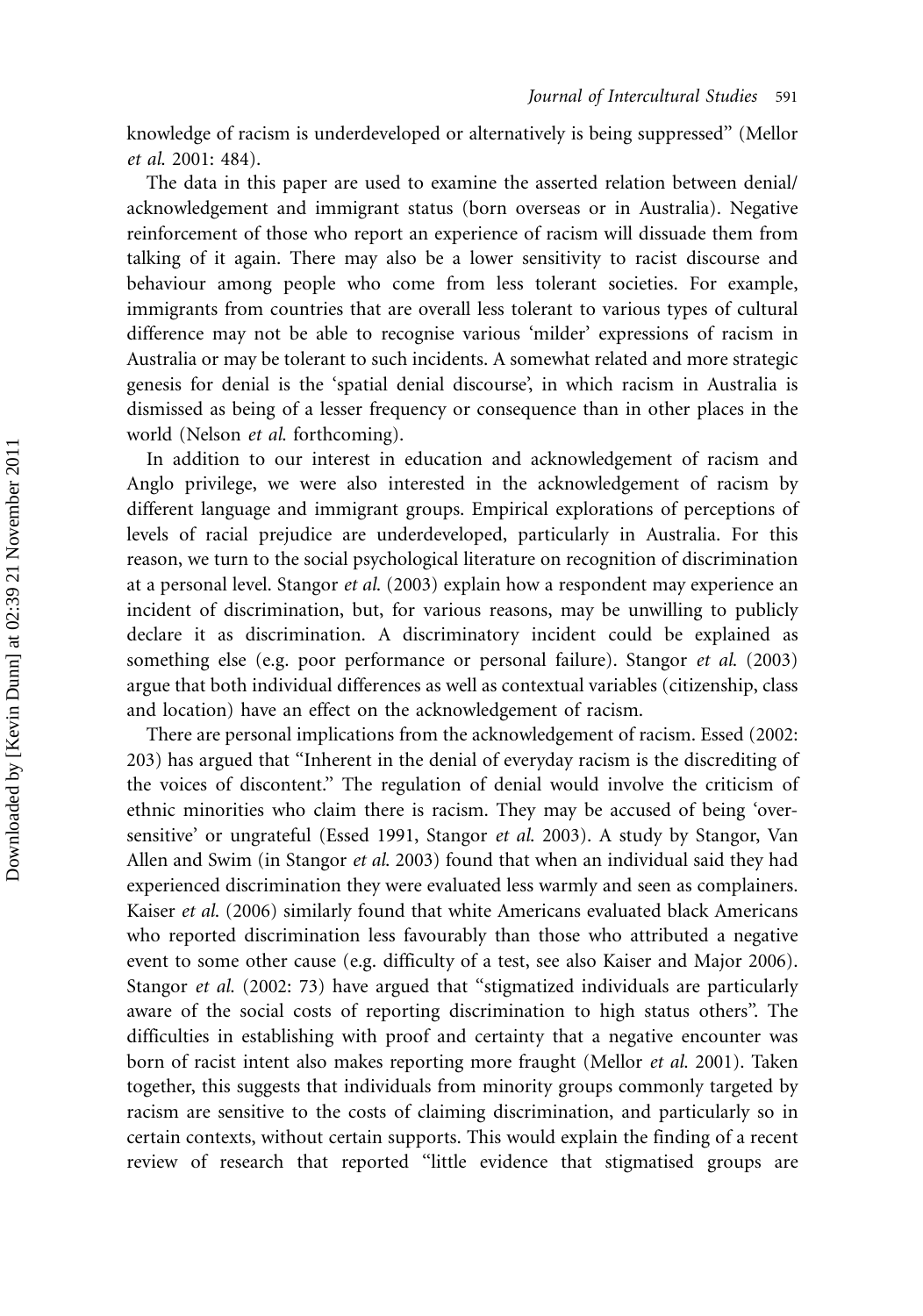hypersensitive about the occurrence of discrimination in their environments. In contrast there appears to be evidence of insensitivity'' (Stangor et al. 2003: 287).

Another important factor in perceiving discrimination is related to the severity of the incident. A study by Chrobot-Mason and Hepworth (2005) examined the effects of ambiguous (e.g. offensive racist jokes) and unambiguous (racist physical threats, vandalism, etc.) racism in the workplace and found that the more blatant forms of racism were widely considered severe and unacceptable. That is, they were more difficult to deny. Acts of ambiguous racism are more difficult to acknowledge, requiring considerable skills and education to recognise them as well as the confidence to name them as racist. Recognising and naming racism will rely somewhat on a person's level of education. Knowledge of what constitutes racism will allow people to perceive racist acts and speech as something more than 'ordinary incivility' or 'poor levity'; this points to the importance of education, and also the strength of personal (or group) sense of citizenship and understanding of human rights.

The personal/group discrimination discrepancy is a robust finding within the social psychological literature on the acknowledgement of racism (Taylor et al. 1990). That is, individuals perceive higher rates of discrimination for their group, compared to that which they report experiencing personally. Participants in North American studies have commonly been African Americans and women. Kobrynowicz and Branscombe (1997) were interested in attributions to prejudice for different groups, and concluded that it may be psychologically advantageous for those from socially and culturally disadvantaged groups to avoid perceiving discrimination: ''labelling more significant and/or frequently encountered events as discrimination is much more disconcerting and would not be protective of self-esteem'' (1997: 351, emphasis in original). For dominant groups, however, perceptions of discrimination may be used as a means to explain or justify declining privileges, and hence might boost self-esteem (see Major et al. 2002 for more on attributions to discrimination and well being).

Given the mixed findings here, and the importance of contextual variables, it was difficult to predict how participants who speak a language other than English or those born outside of Australia will perceive racism and Anglo privilege in Australia. This paper is interested in the extent to which respondents from different language backgrounds and places of birth recognise the existence of racism and Anglo privilege in Australia. Another question of interest relates to Indigenous Australians, who also experience elevated rates of racism, but clearly have experienced a distinct history and have a unique connection to Australia. Will they perceive the existence of racism and Anglo privilege in Australia in similar ways to ethnic minorities from immigrant/ refugee backgrounds?

#### Method

This paper draws on data from telephone surveys commissioned by the Challenging Racism Project  $(2001-2008)$ . The first survey was commissioned in New South Wales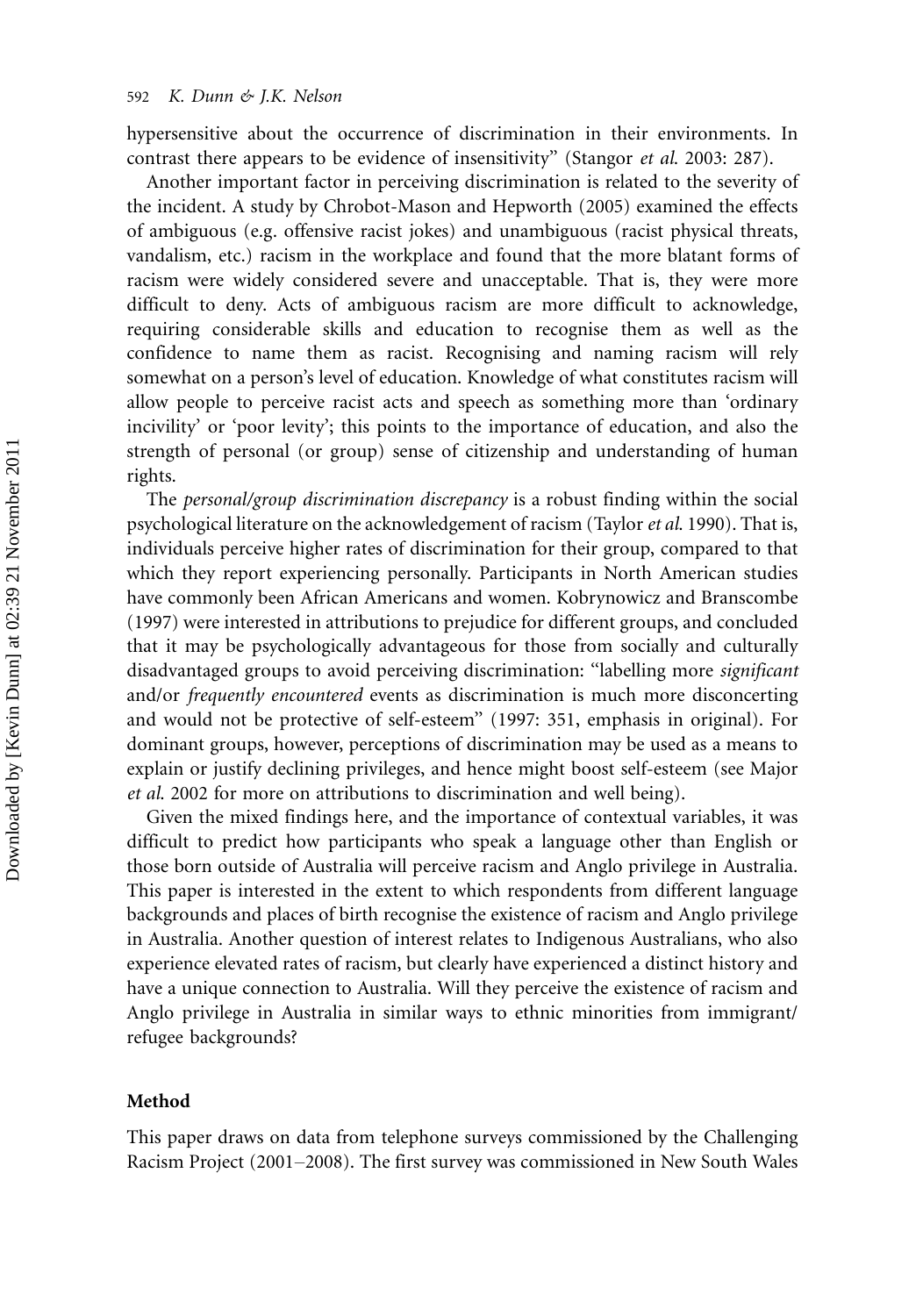and Queensland  $(n=5,056)$ , and was subsequently repeated in all states and territories (2001 Victoria, *n* = 4,016; 2007 South Australia and the Australian Capital Territory,  $n = 1,938$ ; and 2008 Tasmania, the Northern Territory and Western Australia,  $n = 1,502$ ). Broadly, these four surveys identified the prevalence of racist attitudes, attitudes towards different cultural groups and people's experiences of racism in various social settings. Importantly these surveys included two questions on acknowledgement of racism and of Anglo-Australian privilege. The two propositions of interest were worded thus:

- . There is racial prejudice in Australia.
- . Australians from a British background have a privileged position in our society ('British background' assumed the inclusion of both British immigrants and their descendents in Australia, and interviewers explained this if asked).

For both statements, responses were sought on a five-point scale ranging from 'strongly agree' to 'strongly disagree'. The four separate data-sets referred to above were merged into a single 'national' data-set, referred to as the 'Consolidated National Attitudes and Experiences Survey'  $(n=12,512)$ . This merged data-set was weighted to correspond with the national age, gender and location of the Australian population according to Census data.

## Findings: Acknowledgement and Denial of Racism

There was widespread acknowledgement that racial prejudice exists in Australia, with over 85 per cent of respondents agreeing or strongly agreeing with this statement (see Table 1). General public acknowledgement of racism is therefore strong, yet this does not match levels of official (political) acknowledgement discussed earlier. As shown in Table 1, acknowledgement of Anglo privilege was more mixed, with respondents evenly split between contesting the existence of Anglo privilege and acknowledging it. Elsewhere we have characterised this as a situation in which people are prepared to acknowledge that there is racism 'out there in the society' but they are much less

|                               | There is racial prejudice in<br>Australia ( $N = 12,398$ ) | Those from a British background enjoy a<br>privileged position $(N=12,105)$ |  |  |  |  |
|-------------------------------|------------------------------------------------------------|-----------------------------------------------------------------------------|--|--|--|--|
| Disagree/strongly<br>disagree | 8.0                                                        | 41.5                                                                        |  |  |  |  |
| Neither agree nor<br>disagree | 6.8                                                        | 16.2                                                                        |  |  |  |  |
| Agree/strongly<br>agree       | 85.2                                                       | 42.3                                                                        |  |  |  |  |
| TOTAL                         | 100.0%                                                     | 100.0%                                                                      |  |  |  |  |

Table 1 Survey responses

Source: Consolidated National Attitudes and Experiences Survey, Challenging Racism Project 2001-2008.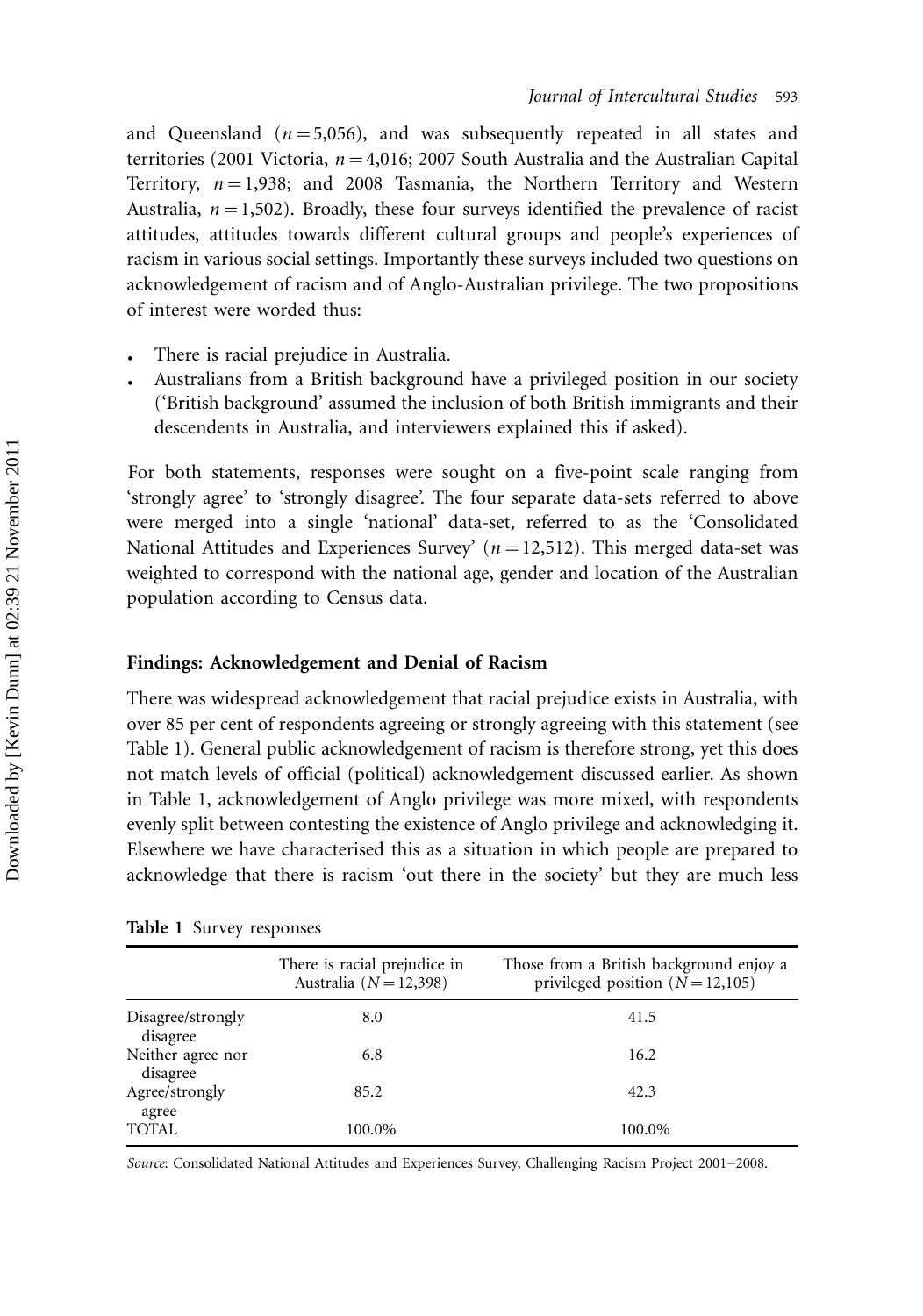|                                                                                  | Speaks<br>language<br>other than<br>English | English-<br>speaking<br>background | Australia   | UK, USA,<br>NZ, SA,<br>Europe | Other     | South<br>Asia | Rest of<br>Asia | Middle<br>East | Aboriginal<br>and/or<br>Torres<br>Strait<br>Islander | Non-<br>Indigenous |  |  |  |
|----------------------------------------------------------------------------------|---------------------------------------------|------------------------------------|-------------|-------------------------------|-----------|---------------|-----------------|----------------|------------------------------------------------------|--------------------|--|--|--|
|                                                                                  | There is racial prejudice in Australia      |                                    |             |                               |           |               |                 |                |                                                      |                    |  |  |  |
|                                                                                  | $(n=1,978)$                                 | $(n=10,410)$                       | $(n=9,221)$ | $(n=2,095)$                   | $(n=158)$ | $(n=158)$     | $(n=470)$       | $(n=108)$      | $(n=187)$                                            | $(n=12,189)$       |  |  |  |
| Denial                                                                           | 13.6%                                       | 6.9%                               | $6.6\%$     | 8.5%                          | 14.3%     | 22.8%         | 16.4%           | 30.6%          | 4.8%                                                 | 8.0%               |  |  |  |
| Ambivalence                                                                      | 9.8%                                        | 6.2%                               | 6.2%        | 7.2%                          | 10.8%     | 15.2%         | 10.6%           | 6.5%           | 4.8%                                                 | 6.9%               |  |  |  |
| Acknowledgement                                                                  | 76.6%                                       | 86.8%                              | 87.1%       | 84.2%                         | 74.8%     | 62.0%         | 73.0%           | 63.0%          | 90.4%                                                | 85.1%              |  |  |  |
| Australians from a British background enjoy a privileged position in our society |                                             |                                    |             |                               |           |               |                 |                |                                                      |                    |  |  |  |
|                                                                                  | $(n=1,921)$                                 | $(n=10,174)$                       | $(n=9,012)$ | $(n=2,049)$                   | $(n=275)$ | $(n=153)$     | $(n=451)$       | $(n=108)$      | $(n=178)$                                            | $(n=11,905)$       |  |  |  |
| Denial                                                                           | 35.9%                                       | 42.6%                              | 42.0%       | 43.9%                         | 33.5%     | 26.1%         | 34.4%           | 38.9%          | 35.4%                                                | 41.6%              |  |  |  |
| Ambivalence                                                                      | 16.3%                                       | 16.1%                              | 16.5%       | 14.2%                         | 18.2%     | 24.8%         | 15.3%           | 13.0%          | 14.6%                                                | 16.2%              |  |  |  |
| Acknowledgement                                                                  | 47.8%                                       | 41.3%                              | 41.5%       | 42.0%                         | 48.4%     | 49.0%         | 50.3%           | 48.1%          | 50.0%                                                | 42.2%              |  |  |  |

Table 2 Acknowledgement and denial by language spoken, region of birth and Indigeneity

Source: Consolidated National Attitudes and Experiences Survey, Challenging Racism Project 2001-2008.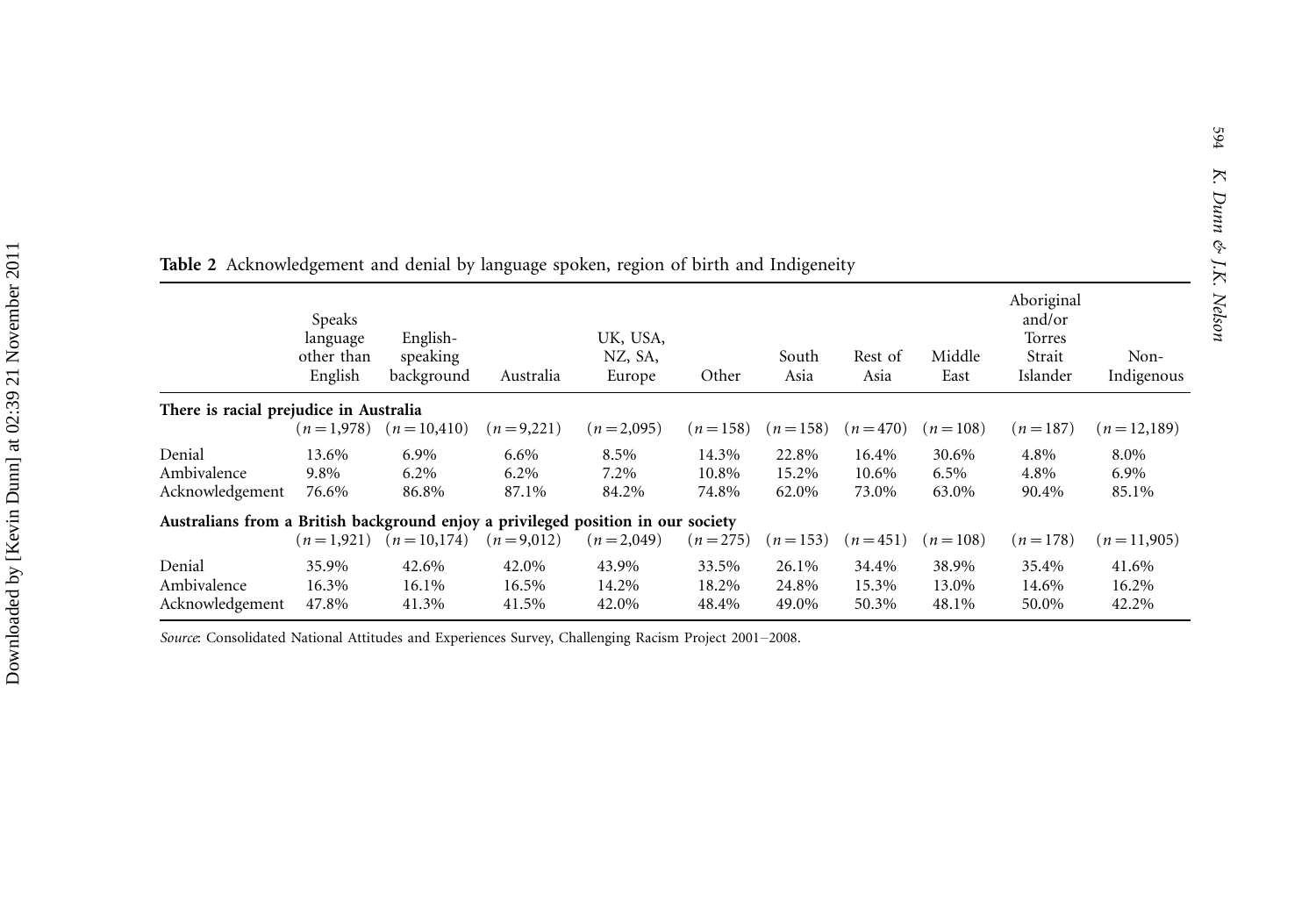ready to acknowledge that there are winners and losers from this racism, and they are especially reluctant to acknowledge cultural privilege (Dunn et al. 2004).

#### Language Background

Australians from minority groups, particularly Middle Eastern and South Asian backgrounds, experience racism at higher rates than do the rest of the population (Dunn et al. 2009). High rates of personal experience of racism may mean that a higher proportion of these respondents recognise the existence of racial prejudice in Australia. On the other hand, as some literature suggested, minority groups may be less likely to recognise racism in Australia for at least two reasons. First, they might have an interest in avoiding recognition of racism in order to avoid being labelled complainers, or avoiding the social costs associated with stating that racism exists in Australia. Second, respondents from minority backgrounds may not recognise racism as a problem in Australia as a self-protective measure. It is also conceivable that some minority groups have such a limited interaction with Australians from other backgrounds that they are less exposed to racism. Segregation or 'parallel lives', to use the British expression, may mean that minorities encounter less racism. The relative absence of ethnic segregation in Australia (Poulsen et al. 2004) means that this would be unlikely to explain why ethnic minorities 'see' less racism. Interestingly, those who speak a language other than English (LOTE) at home were more likely than those from English-speaking backgrounds to disagree or strongly disagree that there is racial prejudice in Australia ( $\chi^2(2) = 142.24$ ,  $p < 0.001$ ). The proportions of deniers in both groups were small, but 14 per cent of participants from non-Englishspeaking backgrounds deny the existence of racial prejudice, whereas only 7 per cent of those of English-speaking background did so (Table 2). There was also greater ambivalence among respondents who spoke a LOTE (9.8 per cent).

There were also significant differences in recognition of Anglo privilege by language background ( $\chi^2(2) = 34.00, p < 0.001$ ). In contrast to the above, those who speak a LOTE at home are *more* likely to acknowledge the existence of Anglo privilege in Australia. Table 2 also indicates that ambivalence narrows to be the same for non-English- and English-speaking respondents. Opinions between the questions (racism and Anglo privilege) varied more for Anglo-Australians than for non-Anglo respondents. About 45 per cent of the Anglo respondents denied privilege while acknowledging racism, the variation among the non-Anglo respondents was smaller with only 29 per cent acknowledging racism but not privilege. In other words, opinion on these two questions varied much more dramatically for the Anglo respondents, almost half of which acknowledge racism but also deny Anglo privilege.

### Region of Birth

Table 2 includes data based on the region of birth of respondents. It is important to note that this is not a direct measure of ethnicity. For example, this indicator does not capture the second generation of immigrants to Australia. As seen in Table 2 there are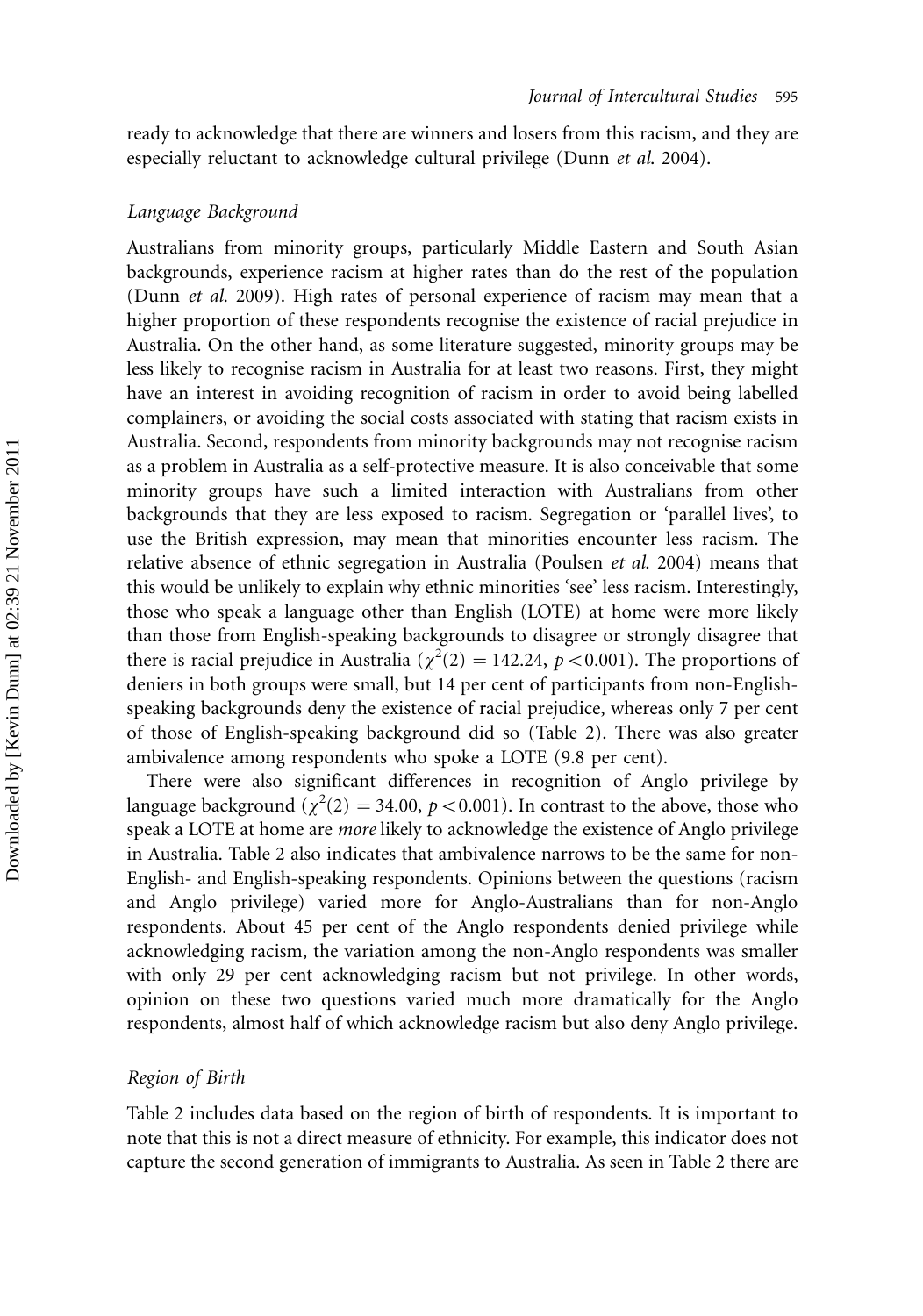significant differences in the extent to which respondents from various regions acknowledged the existence of racial prejudice in Australia  $(\chi^2(10) = 261.86,$  $p < 0.001$ ). Acknowledgement of racial prejudice was highest among respondents born in Australia (87.1 per cent), followed by those born in other Western, mainly English-speaking countries (84.2 per cent). Respondents born in the Middle East and South Asia were the most likely to deny the existence of racial prejudice. Almost onethird of those born in the Middle East (30.6 per cent) contested that there is racial prejudice in Australia, along with almost one-quarter (22.8 per cent) of those born in South Asia. This is despite documented elevated experiences of racism among these two groups (Dunn et al. 2009).

When it comes to Anglo privilege, the patterns are different. Once again, there were significant differences by region of birth ( $\chi^2(10) = 49.68$ ,  $p < 0.001$ ), but here it is respondents born in Australia and other mostly white, English-speaking countries that are more likely to contest the idea of Anglo privilege. Differences between respondents born in different regions were not as marked as above, but there was a trend for respondents born in mostly non-Western countries to be more likely to acknowledge the existence of Anglo privilege.

#### Aboriginal and Torres Strait Islanders

As shown in Table 2, Aboriginal and Torres Strait Islander respondents were more likely than non-Indigenous respondents to acknowledge that there is racial prejudice in Australia. This difference was not statistically significant ( $\chi^2(2) = 4.12$ ,  $p = 0.127$ ) however. This may reflect the relatively small sample of Aboriginal or Torres Strait Islanders who participated in the survey  $(n=187)$ . Aboriginal and Torres Strait Islander respondents were slightly more likely to acknowledge that Australians from a British background enjoy a privileged position in our society (see Table 2). Once again, however, this difference was not statistically significant  $(\chi^2(2) = 4.41,$  $p = 0.110$ .

## Discussion

As outlined above, the justifications for the acknowledgement of racism are numerous. There are social costs of racism including lost civic participation, poor labour force effects and disruptive social conflagrations (Allbrook 2001). The individual costs from the experience of racism are also well established (Victorian Health Promotion Foundation 2007: 19, 27–29, 52). The morbidity of racism may be more potent where victims feel the need to deny the racism (Paradies 2006: 893–895). A deeper multiculturalism must challenge racism, and also the regulatory framework that dissuades victims of racism from acknowledging it. By 'regulatory framework' we refer to the dominant discourses that attempt to proscribe and prescribe what is said about racism and privilege, following the concept of regulation of gender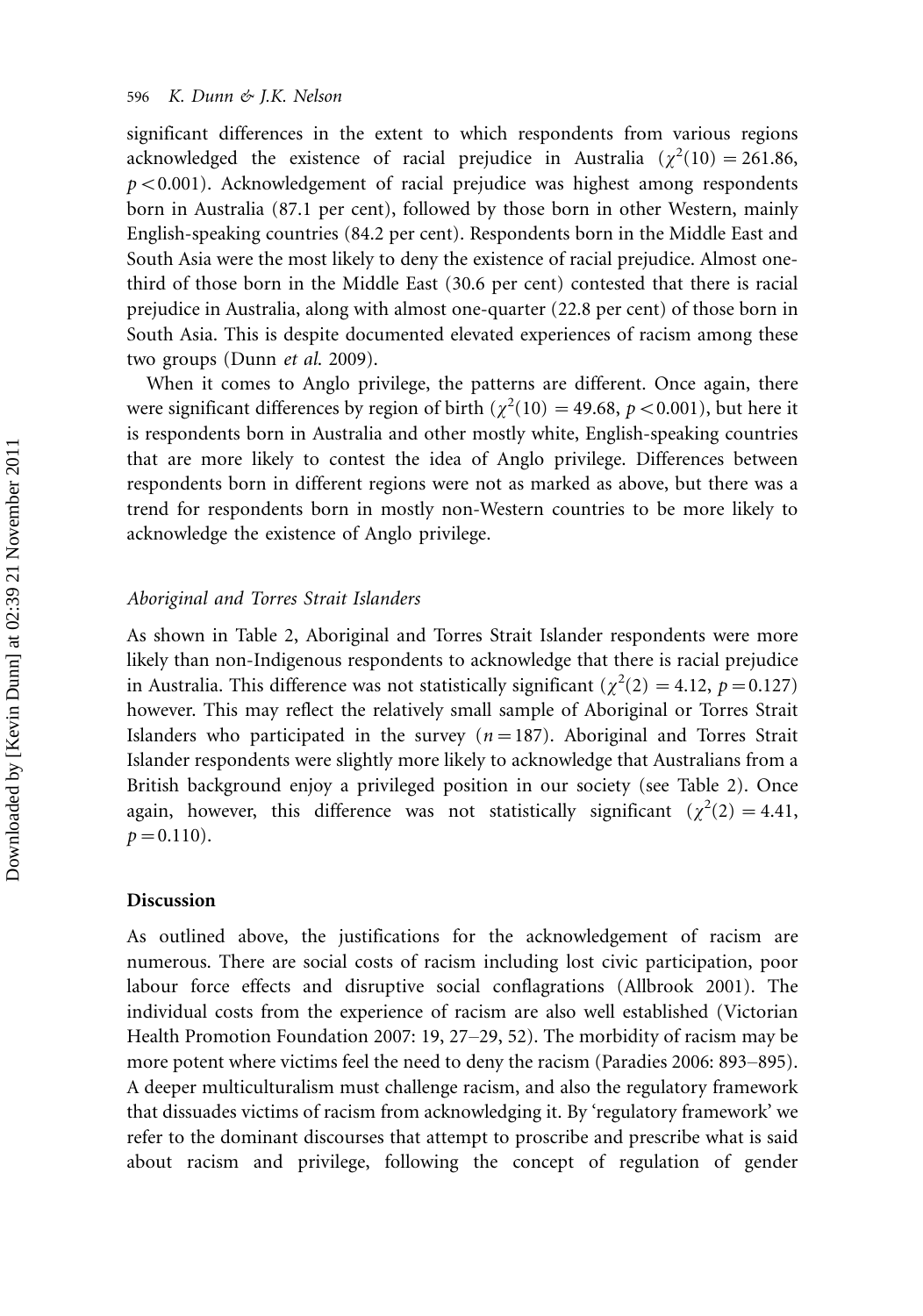performance (Butler 1993: 224-232). Through this regulatory framework, references to racism may be condemned and the speakers punished.

The data presented above suggest that denial of racism is not generally widespread. Indeed only 8 per cent of the 12,517 respondents disagreed that there was racial prejudice in Australia. However, public attitudes on the cultural outcomes and bases of racism are not as clear. Denial of Anglo cultural privilege is quite strong (41.5 per cent) and is almost matched by those who acknowledge this privilege (42.3 per cent). Therefore, attitudes are split down the middle, with a further 16 per cent unable to agree or disagree. Some of the literature we identified earlier suggests that denial serves the purposes of the cultural elite, and therefore those with privilege would be expected to have higher rates of denial. This helps account for the denial of cultural privilege. It does not, however, help us to understand denial of racism, as Anglo-Australians have higher rates of acknowledgement than non-Anglo Australians.

We outlined some social psychological literature that suggests there are negative consequences for those who talk about racism: for those who expose it, critique it and especially those who report experiencing it. It may be that some Australians are more vulnerable to this regulation. A common-sense assumption is that acknowledgement of racism is higher among those groups who are the targets of racism. However, the data do not conform to that assumption, with non-Anglo-Australians less likely to acknowledge racism than those born in Australia. In addition, the rates of denial among those who were born in countries in South Asia or the Middle East were even higher than the rates of denial by respondents born in other parts of the world. Immigrants from those countries are known from other research to be targets of racism in Australia, yet this enhanced exposure to racism is matched by higher rates of denial. Mellor et al. argued that the failure to recognise racism either reflects a lack of knowledge of what constitutes racism or indicates that recognition of racism is inhibited. Both of these explanations may be pertinent here. The motivation to ignore racism, or re-cast it as something else, may reflect a desire, whether conscious or not, to avoid the personal costs associated with becoming a victim (Stangor et al. 2003, Chrobot-Mason and Hepworth 2005, Paradies 2006). The perverse effect is that ethnic groups with higher rates of experience of racism could therefore be expected to have higher rates of denial of racism. These findings point to the background importance of cultural hierarchies, uneven constructions of belonging and an unequal power to complain. Again, a core business for a deeper multiculturalism is revealed here: the need to confront structural hierarchies of belonging and citizenship.

Those who complain about racism and privilege can easily be characterised as ungrateful if they are immigrants or religious minorities (especially if they are refugees). This suggests a social weakness, in which some ethnic groups perceive a lesser claim to citizenship, especially manifest as a reticence to state that there is racism in Australian society. The reporting of the experience of racism is contained by this regulatory prohibition, and this undermines the case for public action. A deeper multiculturalism must confront these prohibitions on the official and public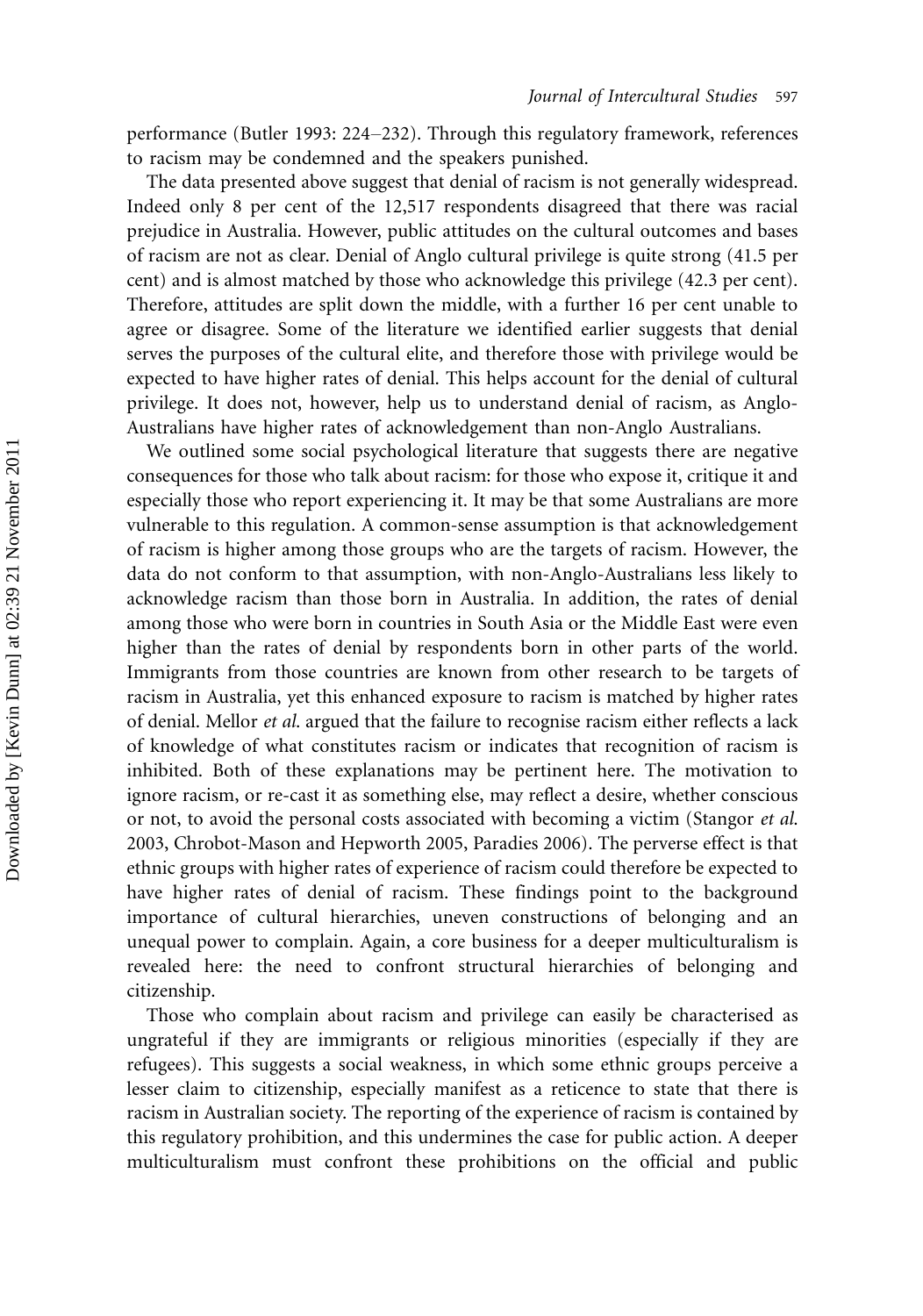acknowledgement of racism. Policy and programmes should also take steps to address the bifurcated public opinion on Anglo privilege, specifically the 40 per cent who deny this privilege.

An exception to the positive association between the experience of racism and its denial is our finding concerning Indigenous Australians, who were more likely than non-Indigenous respondents to acknowledge racism and Anglo privilege. The public regulation of acknowledgement has less effect on Indigenous Australians than upon non-Anglo immigrants because their belonging is less contestable, and therefore their right to make claims and sense of entitlement is stronger. It may also be the case that the racism experienced by Indigenous Australians is less ambiguous, whereas the racist experiences of immigrants can oftentimes be excused as cultural misunderstandings, cultural lacks or religious incompatibility.

While non-Anglo-Australians had weaker levels of acknowledgement of racism, they nonetheless had stronger levels of recognition of Anglo privilege. There appears to be a lack of acknowledgement among Anglo-Australians of their own cultural privilege. This is a sort of inverse of the personal/group discrepancy that Taylor et al. (1990) used to explain why victims acknowledge that their own group experiences racism but are reluctant to acknowledge their personal experience of racism. In this inverse version Anglo-Australians perceive that the racism is 'out there' in Australian society, but they as Anglos are not personally attached to the privilege that underpins and flows from that racism. It is worth remembering that while 87 per cent of non-Anglo-Australians acknowledge there is racism only 41 per cent were prepared to acknowledge Anglo privilege. Again, this provides an insight into the strategic sensitivities required in the fraught politics of anti-racism and further development of Australian multiculturalism. However, encouraging a broader acknowledgement of cultural privilege may become increasingly important in the context of an emerging sense of Anglo resentment towards the improving citizenship status of non-Anglo-Australians. The expansion of access and equity programmes, and the popularity of 'ethnic events' and multiculturalism, are sources of resentment among some Anglo-Australians (Bulbeck 2004, Bloch and Dreher 2009: 197-204). Expanding the acknowledgement of privilege might be essential to confronting these discourses of Anglo loss, victimhood and grievance under multiculturalism.

In Australia, there have been recent calls to enliven multicultural policy, and this has seen a declarative re-commitment to multiculturalism. This was impressive in that it followed in the wake of prominent criticisms of multiculturalism by the political leadership of the UK and Germany. The Australian Federal Government reproclaimed multiculturalism as official policy in February 2011 and announced there would be the development of a National Anti-racism Partnership and Strategy (AMAC 2010, FECCA 2010, Evans and Lundy 2011:  $2-3$ , see also the introduction to this issue). In countries like Australia, there is an opportunity to advocate for deeper multicultural policy  $-$  one which acknowledges racism as well as cultural privilege and the hierarchies of citizenship.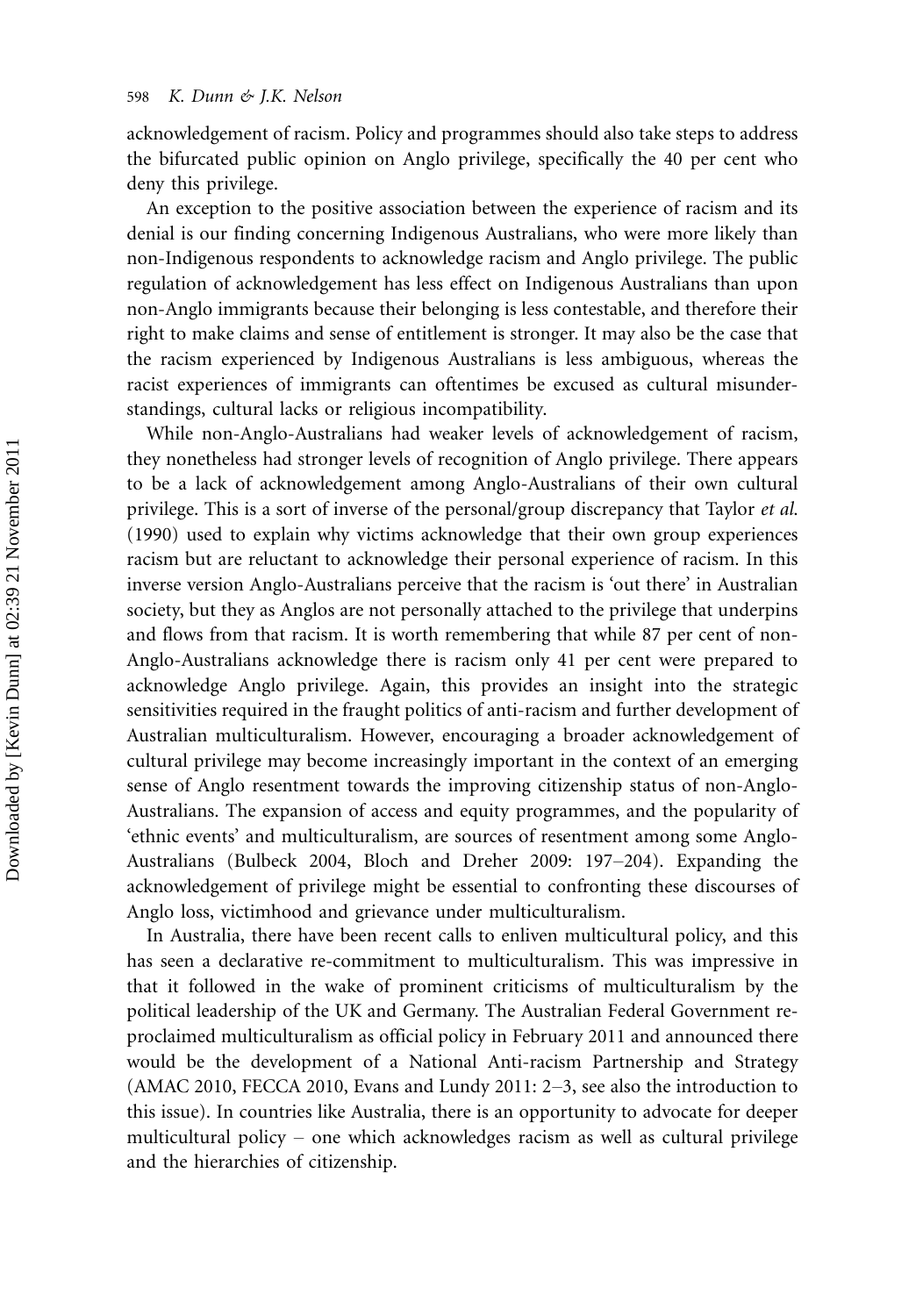The headline datum is that 85 per cent of Australians agree that there is racial prejudice in Australia. These high levels of acknowledgement do not align with the position of many Australian political leaders, where denial of racism is favoured. Given this disparity, a first-order task of policy in this area must be to establish antiracism as a legitimate, necessary action for a new era in Australian multiculturalism. Scholarship around further development of multiculturalism as ideology and policy must contemplate the best means for confronting the public denial of racism. The acknowledgement of racism in public policy should empower victims to name the racism they experience, and should better empower third parties to name the racism that they witness. This should enhance the everyday challenge to everyday racism. Encouraging bystanders to act when witnessing racism has the potential to affirm citizenship and build social norms that are intolerant of racism (Nelson et al. 2010). However, underlying the issue of acknowledgement is a cultural hierarchy of citizenship that needs to be confronted through a definitive commitment to the diversity of the Australian polity, and through the public presentation and visibility of cultural difference. The political leadership, and other elites, need to be a reflection of the diverse citizenry. The latter requires 'old fashioned' access and equity policy.

A careful balance must be sought between acknowledging racism and avoiding the perception that racism is normal and natural. There are dangers in spreading the opprobrium of racism too widely  $-$  it should be characterised as a deviance and threat to public order, not as normative. Anti-racism programmes and campaigns that draw attention to Anglo privilege will be more confronting, and the reception of that message will be split. The critique of Anglo privilege, and the use of critical whiteness studies as a policy tool at this inchoate stage of its policy conversion, could have the unfortunate effect of reinforcing a normative status for racism. The political merits of multicultural programmes that encourage public acknowledgement of Anglo cultural privilege are not so empirically clear. The potential of these types of programmes in the further development of Australian multiculturalism remains an urgent area for further critical research.

### Note

[1] In December 2005 as many as 5,000 people, mostly white youths of an Anglo background, assembled near Cronulla Beach in Sydney's southern suburbs (Hazzard Report, Strike Force Neil 2006). They were protesting the presence and behaviour of Lebanese-Australians in the area. The crowd chanted slogans, but also sang national anthems (Dunn 2009). Later in the day, sections of the crowd began assaulting people of 'Middle Eastern' appearance.

## Works Cited

- ABC Radio News, 2005. 12 December.
- ABS (Australian Bureau of Statistics), 2007. 2006 Census of population and housing Australia (Australia), country of birth of person by sex, Cat. No. 2068.0. Canberra: Australian Bureau of Statistics.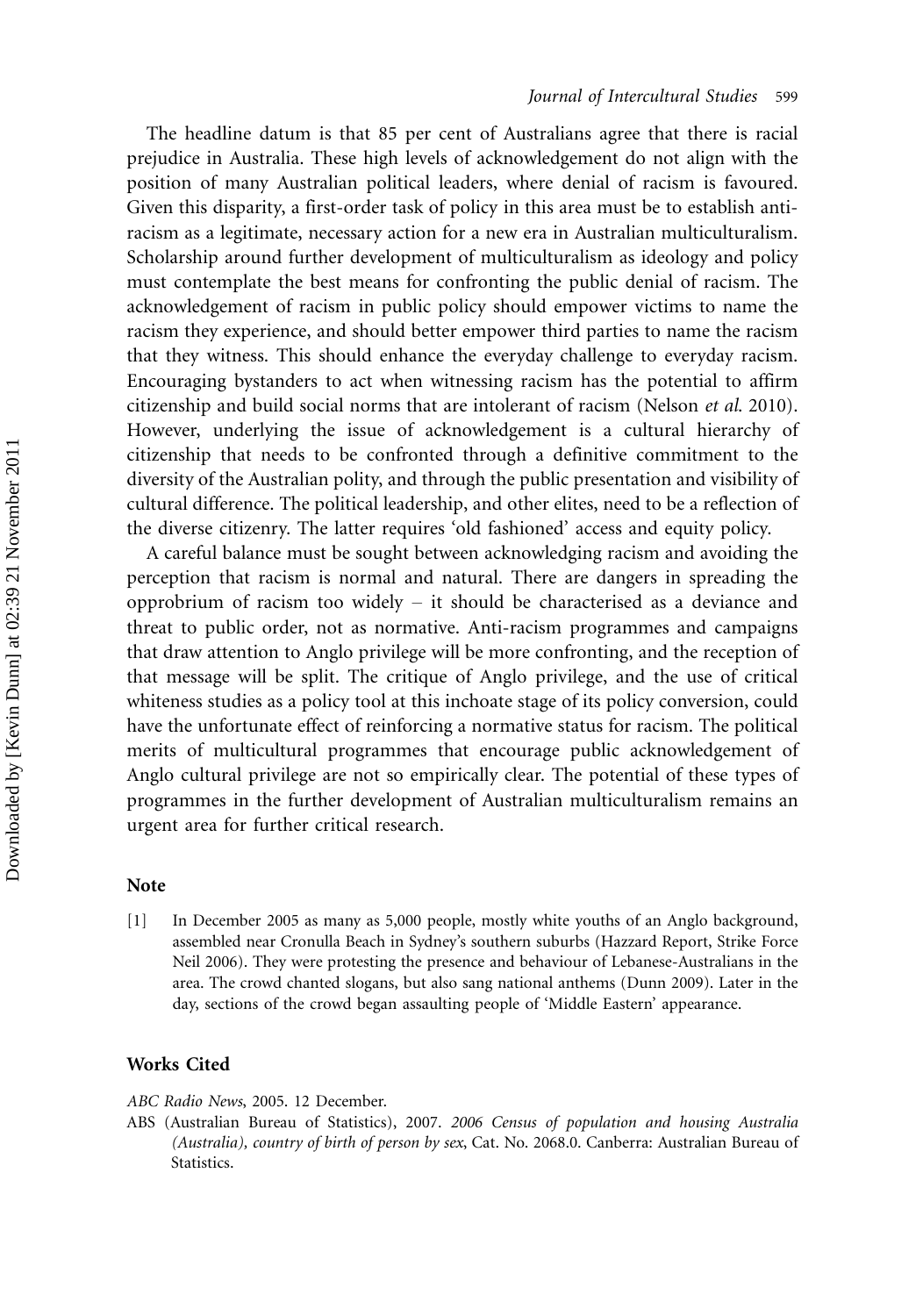- 600 K. Dunn & J.K. Nelson
- Allbrook, M.R., 2001. Strategies for change: anti-racism initiatives from Australia, Canada, the United States of America, and the United Kingdom. Perth, WA: The Office of Citizenship and Multicultural Interests.
- Aly, W., 2009. Comment: racism Australian-style. The monthly, August, 12-13.
- AMAC (Australian Multicultural Advisory Council), 2010. The people of Australia: The Australian Multicultural Advisory Council's statement on cultural diversity and recommendations to government. Canberra: The Australian Multicultural Advisory Council.
- Anthias, F. and Lloyd, C., 2002. Introduction: fighting racisms, defining the territory. In: F. Anthias and C. Lloyd, eds. Rethinking anti-racisms: from theory to practice. London and New York: Routledge,  $1-18$ .
- Australian Public Service Commission, 2010. State of the service report 2009–10. State of the Service Series. Canberra: Australian Public Service Commission, Commonwealth of Australia.
- Babacan, H., 2008. Addressing denial: the first step in responding to racism. In: H. Babacan and N. Gopalkrishnan, eds. The complexities of racism: Proceedings of the Second International Conference on 'Racisms in the New World Order'. Caloundra: University of the Sunshine Coast.
- Bell, P., 1993. Multicultural Australia in the media. Canberra: Australian Government Publishing Service.
- Bloch, B. and Dreher, T., 2009. Resentment and reluctance: working with everyday diversity and everyday racism in Southern Sydney. Journal of intercultural studies, 30 (2), 193-209.
- Booth, A., Leigh, A. and Varganova, E., 2009. Does racial and ethnic discrimination vary across minority groups? Evidence from three experiments. ANU Working Paper. Canberra: ANU.
- Bulbeck, C., 2004. The 'white worrier' in South Australia. Journal of sociology, 40 (4), 341-361.
- Butler, J., 1993. Bodies that matter: on the discursive limits of 'sex'. New York: Routledge.
- Castles, S., 2000. Ethnicity and globalisation. London: Sage.
- Chrobot-Mason, D. and Hepworth, W.K., 2005. Examining perceptions of ambiguous and unambiguous threats of racial harassment and managerial response strategies. Journal of applied social psychology,  $35(11)$ ,  $2215-2261$ .
- Cope, B., Castles, S. and Kalantzis, M., 1991. Immigration, ethnic conflicts and social cohesion. Carlton South: Bureau of Immigration Research.
- Dreher, T., 2010. Speaking up or being heard? Community media interventions and the politics of listening. Media culture and society, 32, 85 $-103$ .
- Dunn, K.M., 2009. Performing Australian nationalisms at Cronulla. In: G. Noble, ed. Lines in the sand: the Cronulla riots, multiculturalism and national belonging. Sydney: Institute of Criminology Press, 76-94.
- Dunn, K.M., Forrest, J., Burnley, I. and McDonald, A., 2004. Constructing racism in Australia. Australian journal of social issues,  $39(4)$ ,  $409-430$ .
- Dunn, K.M., Forrest, J., Pe-Pua, R. and Hynes, M., 2009. Cities of race hatred? The spheres of racism and anti-racism in contemporary Australian cities. Cosmopolitan civil societies: an interdisciplinary journal, 1, (1).
- Dunn, K.M., Kamp, A., Shaw, W., Forrest, J. and Paradies, Y., 2010a. Indigenous Australians' attitudes towards multiculturalism, cultural diversity, 'race' and racism. Journal of Australian Indigenous issues,  $13(4)$ ,  $19-31$ .
- Dunn, K.M., Loosemore, M., Phua, F. and Ozguc, U., 2010b. Racism, tolerance and anti-racism on Australian construction sites. Paper presented at the Tenth International Conference on Diversity in Organisations, Communities and Nations.
- Dunn, K.M., Pelleri, D. and Maeder-Han, K., 2011. Attacks on Indian students in Australia: the commerce of denial in Australia. Race and class, 52 (4), 71-88.
- Essed, P., 1991. Understanding everyday racism: an interdisciplinary theory. Newbury Park, CA: Sage.
- Essed, P., 2002. Everyday racism. In: D.T. Goldberg and J. Solomos, eds. A companion to racial and ethnic studies. Malden, MA: Blackwell, 202-216.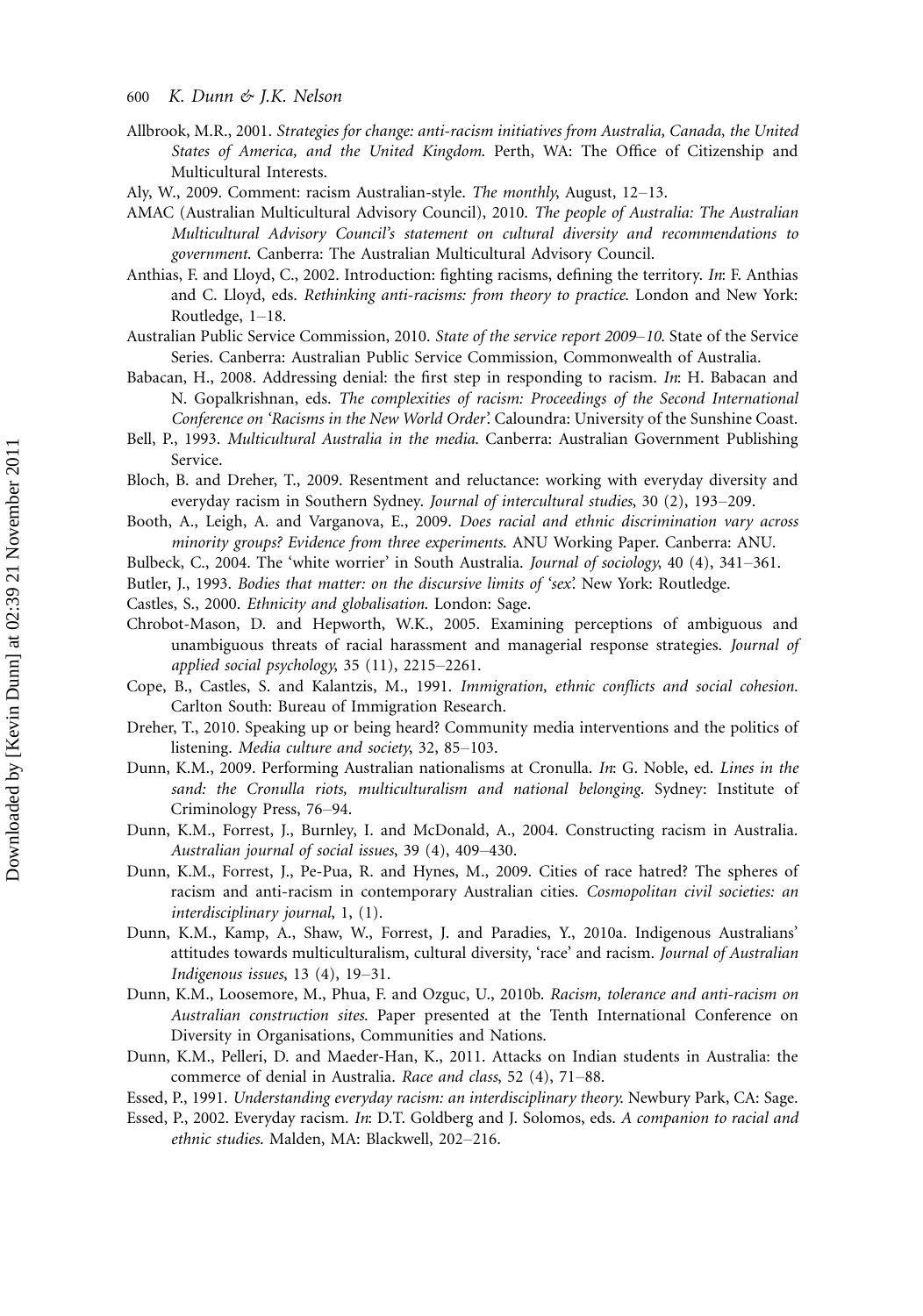- Evans, C. and Lundy, K., 2011. Response to the recommendations of the Australian Multicultural Advisory Council in The People of Australia. Canberra: Australian Government.
- FECCA (Federation of Ethnic Communities' Councils of Australia), 2010. 'Different but equal': FECC's national multicultural agenda. Curtin, ACT: FECCA.
- Fleras, A., 2011. Cooling out troublesome constituents: the politics of managing 'isms' in the antipodes. In: R. Hasmath, ed. Managing ethnic diversity: meanings and practices from an international perspective. Farnham, Surrey: Ashgate, 119-139.
- Forrest, J. and Dunn, K.M., 2010. Attitudes to multicultural values in diverse spaces in Australia's immigrant cities, Sydney and Melbourne. Space and polity,  $14$  (1),  $81-102$ .
- Goodall, H., Jakubowicz, A., Martin, J., Mitchell, T., Randell, L. and Seneviratne, K., 1994. Racism, ethnicity and the media. St Leonards: Allen & Unwin.
- Hage, G., 1998. White nation: fantasies of white supremacy in a multicultural society. Annandale, NSW: Pluto Press.
- (Hazzard Report) Strike Force Neil, 2006. Cronulla riots: review of the police response: Vol 1. Report and recommendations. Sydney: New South Wales Police Service.
- Henry, F. and Tator, C., 2002. Discourses of domination: racial bias in the Canadian English-language press. Toronto: University of Toronto Press.
- HREOC (Human Rights and Equal Opportunity Commission), 1991. Racist violence, report of the National Inquiry into Racist Violence in Australia. Canberra: Australian Government Publishing Service.
- Jakubowicz, A., 2009. A stunned silence: the slow death of multiculturalism. Australian policy online. Available from: [http://apo.org.au/commentary/stunned-silence-slow-death](http://apo.org.au/commentary/stunned-silence-slow-death-multiculturalism)[multiculturalism \[Accessed 8 February 2011\].](http://apo.org.au/commentary/stunned-silence-slow-death-multiculturalism)
- Jakubowicz, A. and Monani, D., 2011. International student futures in Australia: moving forward to real action. Canberra: ASSA.
- Johnson, C., 2007. John Howard's values and Australian identity. Australian journal of political science, 42 (2), 195-209.
- Joppke, C., 2004. The retreat from multiculturalism in the liberal state: theory and policy. British journal of sociology, 55  $(2)$ , 237-257.
- Kaiser, C.R., Dyrenforth, P.S. and Hagiwara, N., 2006. Why are attributions to discrimination interpersonally costly? A test of system- and group-justifying motivations. Personality and social psychology bulletin,  $32(11)$ ,  $1423-1536$ .
- Kaiser, C.R. and Major, B., 2006. A social psychological perspective on perceiving and reporting discrimination. Law and social inquiry,  $31$  (4),  $801-830$ .
- Kamp, A., 2010. Formative geographies of belonging in White Australia: constructing the national self and other in Parliamentary Debate, 1901. Geographical research, 48 (4), 411426.
- Kobayashi, A., 2009. ''Here we go again'': Christchurch's antiracism rally as a discursive crisis. New Zealand geographer,  $65$   $(1)$ ,  $59-72$ .
- Kobrynowicz, D. and Branscombe, N.R., 1997. Who considers themselves victims of discrimination? Psychology of women quarterly,  $21$  (3),  $347-363$ .
- Lenard, P.T., 2011. Can multiculturalism build trust? In: R. Hasmath, ed. Managing ethnic diversity: meanings and practices from an international perspective. Farnham, Surrey: Ashgate.
- Major, B., Quinton, W.J. and McCoy, S.K., 2002. Antecedents and consequences of attributions to discrimination: theoretical and empirical advances. In: P.Z. Mark, ed. Advances in experimental social psychology. Vol. 34. New York: Academic Press, 251-330.
- McAuliffe, C., 2008. Looking within: internal diversity in the Iranian diaspora. Australian geographer, 39 (1), 63-80.
- Mellor, D., Bynon, G., Maller, J., Cleary, F., Hamilton, A. and Watson, L., 2001. The perception of racism in ambiguous scenarios. Journal of ethnic and migration studies, 27 (3), 473-488.